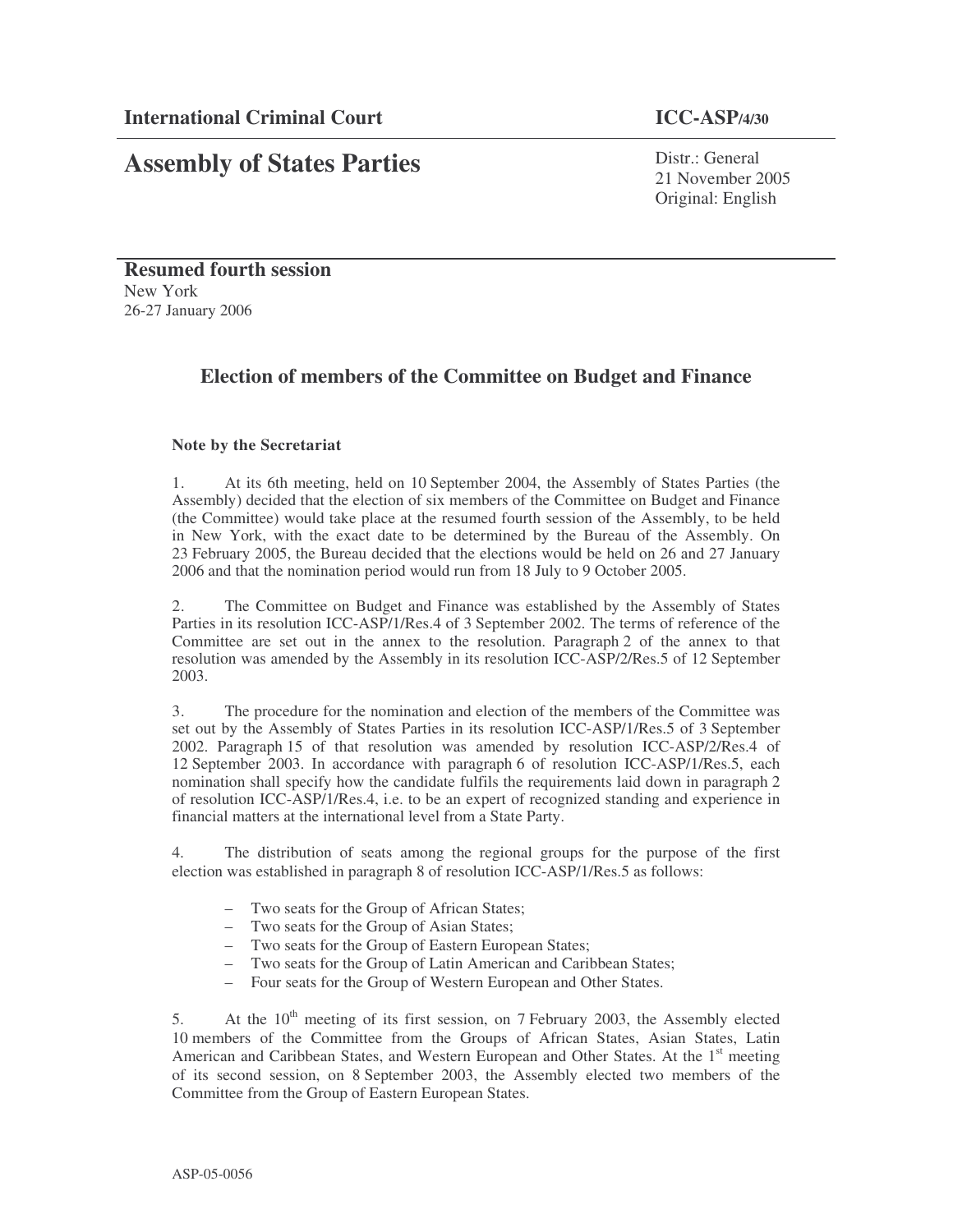6. At the  $5<sup>th</sup>$  meeting of its second session, on 12 September 2003, the President of the Assembly, pursuant to paragraph 13 of resolution ICC-ASP/1/Res.5 of 3 September 2002, drew lots to select members elected who would serve two and three years, respectively, in accordance with resolution ICC-ASP/1/Res.4 as amended by resolution ICC-ASP/2/Res.5 of 12 September 2003. The members whose terms of office end on 20 April 2006 belong to the following regional groups:

- One seat for the Group of African States;
- Two seats for the Group of Asian States;
- One seat for the Group of Eastern European States;
- One seat for the Group of Latin American and Caribbean States;
- One seat for the Group of Western European and Other States.

7. As required by paragraph 9 of resolution ICC-ASP/1/Res.5, every effort shall be made to elect the members of the Committee by consensus, on the basis of a recommendation by the Bureau. Under paragraph 10, in the absence of a consensus, the election shall be a matter of substance, and subject to the requirements of article 112, paragraph 7 (a), of the Rome Statute, which provides as follows:

"7. Each State Party shall have one vote. Every effort shall be made to reach decisions by consensus in the Assembly and in the Bureau. If consensus cannot be reached, except as otherwise provided in the Statute:

(a) Decisions on matters of substance must be approved by a two-thirds majority of those present and voting provided that an absolute majority of States Parties constitutes the quorum for voting".

8. In accordance with paragraph 11 of resolution ICC-ASP/1/Res.5, the election shall be by secret ballot. However, this requirement may be dispensed with if the number of candidates corresponds to the number of seats to be filled or in respect of candidates endorsed by the respective regional groups, unless a delegation specifically requests a vote on a given election.

9. Under paragraph 12 of the resolution, the persons elected shall be those candidates from each regional group who obtained the highest number of votes and a two-thirds majority of States Parties present and voting, provided that an absolute majority of the States Parties constitutes the quorum for voting.

10. By the closing date of the nomination period, i.e. 9 October 2005, six nominations had been received.

11. Of the six nominations, one was submitted by the Group of African States; two by the Group of Asian States; one by the Group of Eastern European States; one by the Group of Latin American and Caribbean States; and one by the Group of Western European and Other States.

12. In accordance with paragraph 7 of resolution ICC-ASP/1/Res.5, a list in English alphabetical order of all persons nominated, with accompanying documents, is contained in the annex to the present note.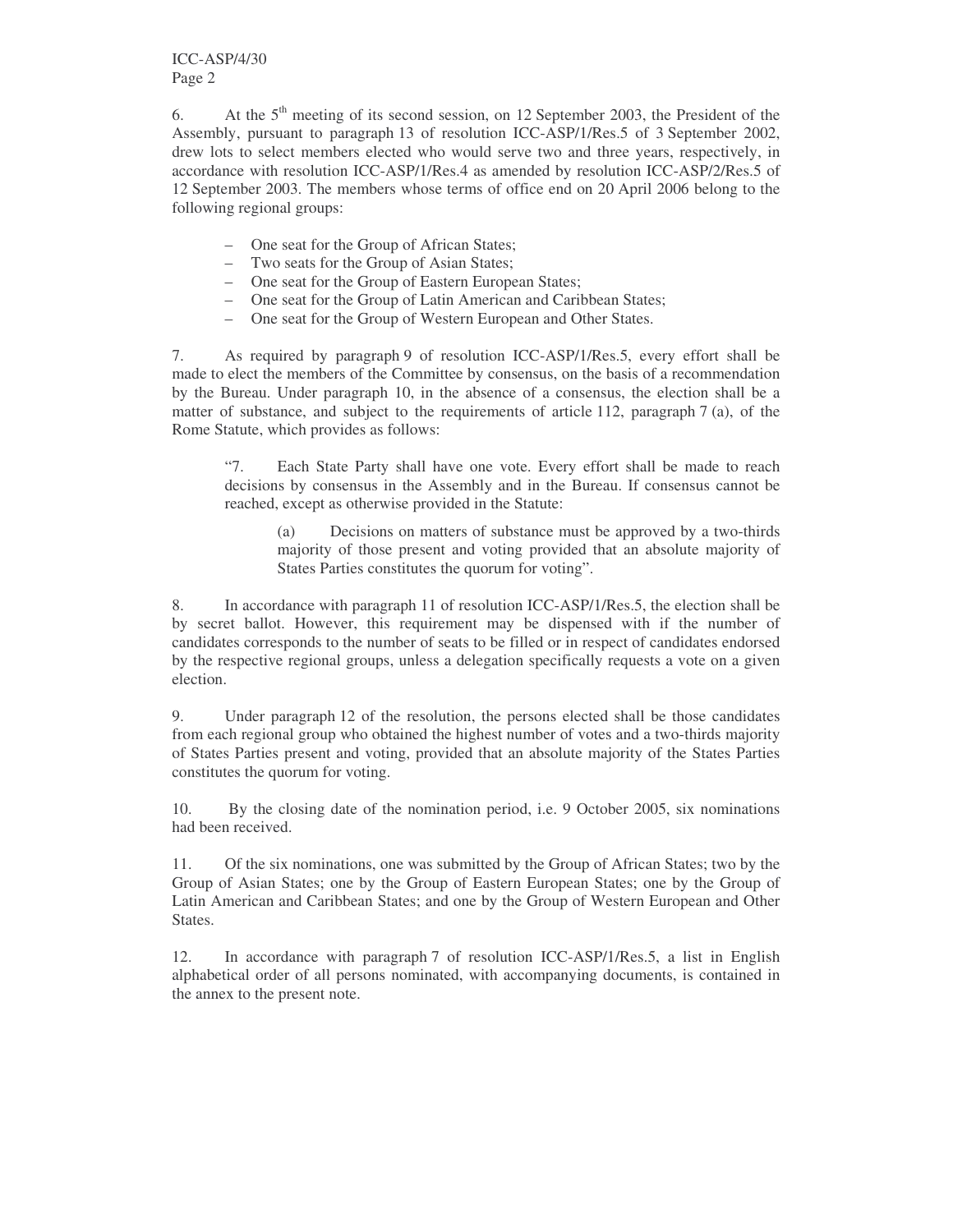# **Annex**

[Original: English/French/Spanish]

# **Alphabetical list of candidates (with statements of qualifications)**

# **Contents**

| Name and nationality * |                           | Page |  |
|------------------------|---------------------------|------|--|
| 1.                     |                           | 4    |  |
| 2.                     |                           |      |  |
| 3.                     |                           | 9    |  |
| 4.                     |                           | 14   |  |
| 5.                     | Sopková, Elena (Slovakia) | 16   |  |
| 6.                     |                           | 18   |  |

<sup>∗</sup> Also the nominating State unless otherwise indicated.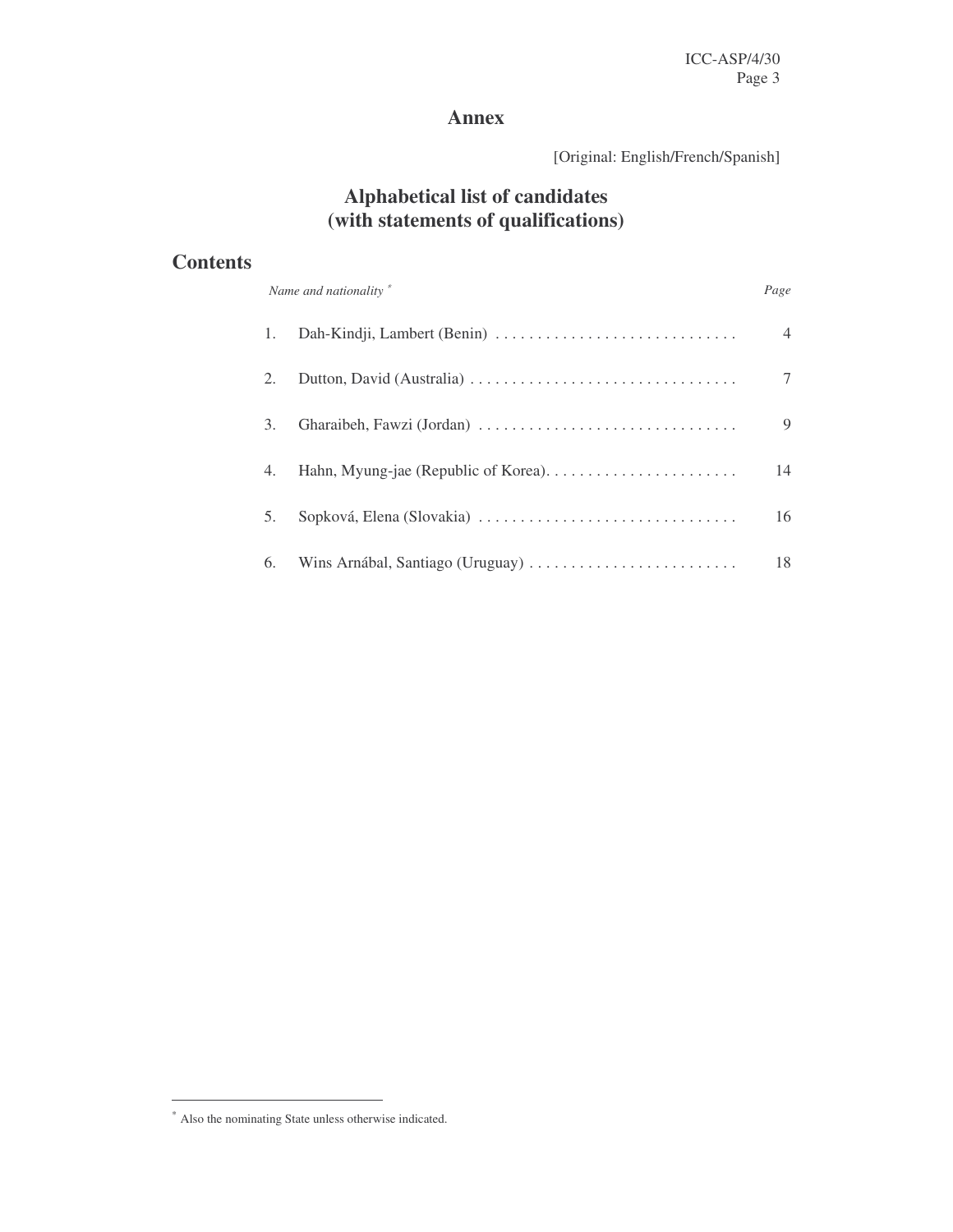# **1. Dah-Kindji, Lambert (Benin)**

[Original: French]

## **Note verbale**

The Embassy of the Republic of Benin in Brussels presents its compliments to the International Criminal Court in The Hague and, referring to notes ICC-ASP/4/S/2 of 14 March 2005 and ASP/2005/035 of 10 June 2005, has the honour to submit the candidature of Mr. Lambert Dah-Kindji, Director, Public Investment Budget, Directorate-General of Budget and Procurement, for renewal of his term of office as a member of the Committee on Budget and Finance of the International Criminal Court.

\* \* \*

# **Statement of qualifications**

## **Personal data**

…

| Family name:             | Dah-Kindji                                 |
|--------------------------|--------------------------------------------|
| Given names:             | Z. Lambert                                 |
| Date and place of birth: | 17 September 1956, Bonou                   |
| Nationality:             | <b>Beninese</b>                            |
| Marital status:          | Married with five children                 |
| Rank:                    | Banking and Financial Institutions Officer |
|                          |                                            |

# **Professional activities**

| 29 April 1982 |                 | Joined the Department of Public Contracts and Procurement    |  |  |  |
|---------------|-----------------|--------------------------------------------------------------|--|--|--|
|               |                 | (DMPM) at the Ministry of Finance as Controller of Financial |  |  |  |
|               | <b>Services</b> |                                                              |  |  |  |

28 July 1994 Joined the Directorate-General of Budget and Procurement

## **Positions held**

- Since 2002 Director, Public Investment Budget, Ministry of Finance and the Economy
	- Member of the Committee on Budget and Finance of the International Criminal Court
	- Member of the Board of Directors of the Centre for the Promotion of Investment
	- Member of the Board of Directors of the Beninese Geological and Mining Research Office
	- Member of the Group of Experts of the Niger Basin Authority
- 2000-2002 Chief, Capital Expenditure Service, Public Investment Budget Department
- 1998-2000 Chief, Central Administration Investment Budget Division, Public Investment Budget Department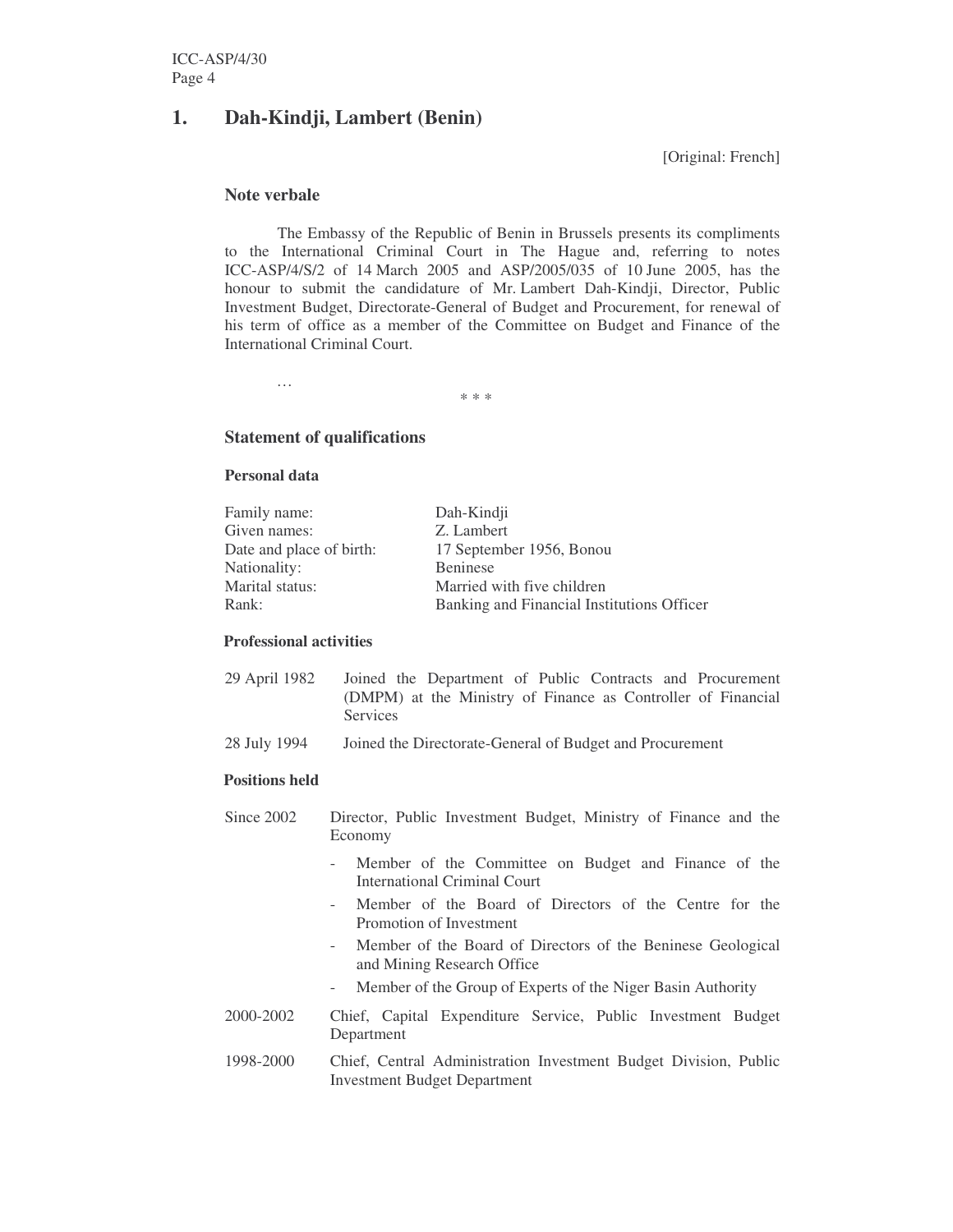| 1996      | Chief, Non-Shared Staff Expenditure Division, Department of<br><b>Budget Implementation</b>              |
|-----------|----------------------------------------------------------------------------------------------------------|
| 1995      | Chief, Transfer Expenditure Division, Department of Budget<br>Implementation                             |
| 1994      | Division.<br>Chief, Socio-Administrative Procurement<br>Budget<br>Department of Budget Implementation    |
| 1982-1994 | Housing and Procurement Service, Department of Public Contracts<br>and Procurement (Ministry of Finance) |
|           | Accountancy Service, Department of Public Contracts<br>and<br>Procurement (Ministry of Finance)          |
|           | Public Contracts Service, Department of Public Contracts and<br>Procurement                              |

## **Studies and qualifications**

## *Primary and secondary level*

| Certificates | Primary school certificate (CEPE), 1971, in Natitingou           |
|--------------|------------------------------------------------------------------|
|              | Secondary school intermediate certificate (BEPC), 1975, in       |
|              | Natitingou                                                       |
|              | Secondary school leaving certificate (BAC (D)), 1979, in Cotonou |

## *Higher education*

| Degrees | Master's degree in Economics (field of specialization: Planning),<br><b>Benin National University</b>                                                                           |
|---------|---------------------------------------------------------------------------------------------------------------------------------------------------------------------------------|
|         | Postgraduate degree in Banking and Finance, $19th$ graduating class,<br>West African Training Centre for Banking Studies (COFEB), Central<br>Bank of West African States, Dakar |

# *Military service*

1980-1981: Civic, patriotic, ideological and military service  $(2<sup>nd</sup>$  graduating class, *Jeunes Bacheliers Révolutionnaires*)

# **Training**

- Training course in accounting standards, Afro-Malagasy Common Organization (OCAM) (1984)
- Seminar on new United Nations Development Programme procedures for national implementation (October 1999)
- Seminar on follow-up and evaluation of the programme budget, public expenditure reform credit (PERC) (May 2000)
- Seminar on training in financial planning and policy (July 2000)
- Seminar on the award of contracts (World Bank) at the African Centre for Higher Studies in Management (CESAG) (November 2000)
- Training course in the Integrated Public Finance Management System (SIGFIP) (March 2001)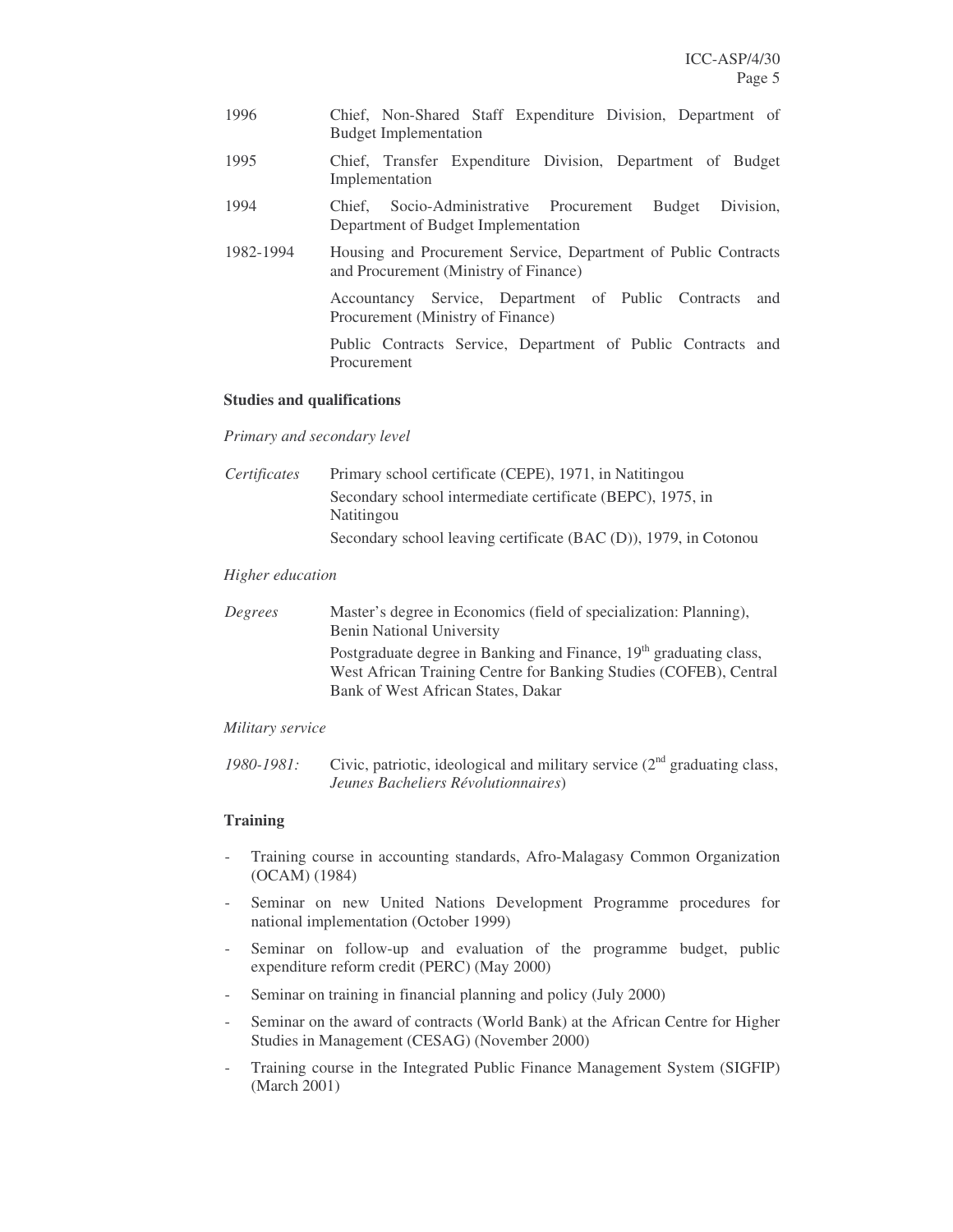- Seminar on the contract award procedure of the African Development Bank and the World Bank (November 2002)

# **Miscellaneous**

- Responsible for delivering a training module for Water Authority loan managers on the financial management of projects (August 2000)
- Consultant at the Office of Financial Analysis and Management Services (SAGEFI) responsible for delivering training modules on techniques for awarding contracts
- Instructor at the Centre for Management Training and Assistance (CEPAG) in procedures for awarding public contracts
- Director of the Imprest Fund for the project to install air-conditioning at the Technical Directorates Unit at the Ministry of Finance and the Economy
- Member of the steering committee of the Human Resources and Population Development Project
- Member of the Steering Committee of the African Development Bank *Santé II* Project
- Auditor of Funds of Treasury Accountants, Intermediate Revenue Officers and Administrators of Imprest Accounts since 1982

## **Languages read, spoken and written**

French, English

**Address:** 03 BP 1562 Cotonou - Benin

| E-mail:    | dbip@finance.gouv.bj                         |                                                                          |  |
|------------|----------------------------------------------|--------------------------------------------------------------------------|--|
| Telephone: | Office:<br>Home:<br>Mobile:<br>$\text{Fax}:$ | $+22930-74-83$<br>$+22933-99-74$<br>$+22996 - 58 - 35$<br>$+22930-18-51$ |  |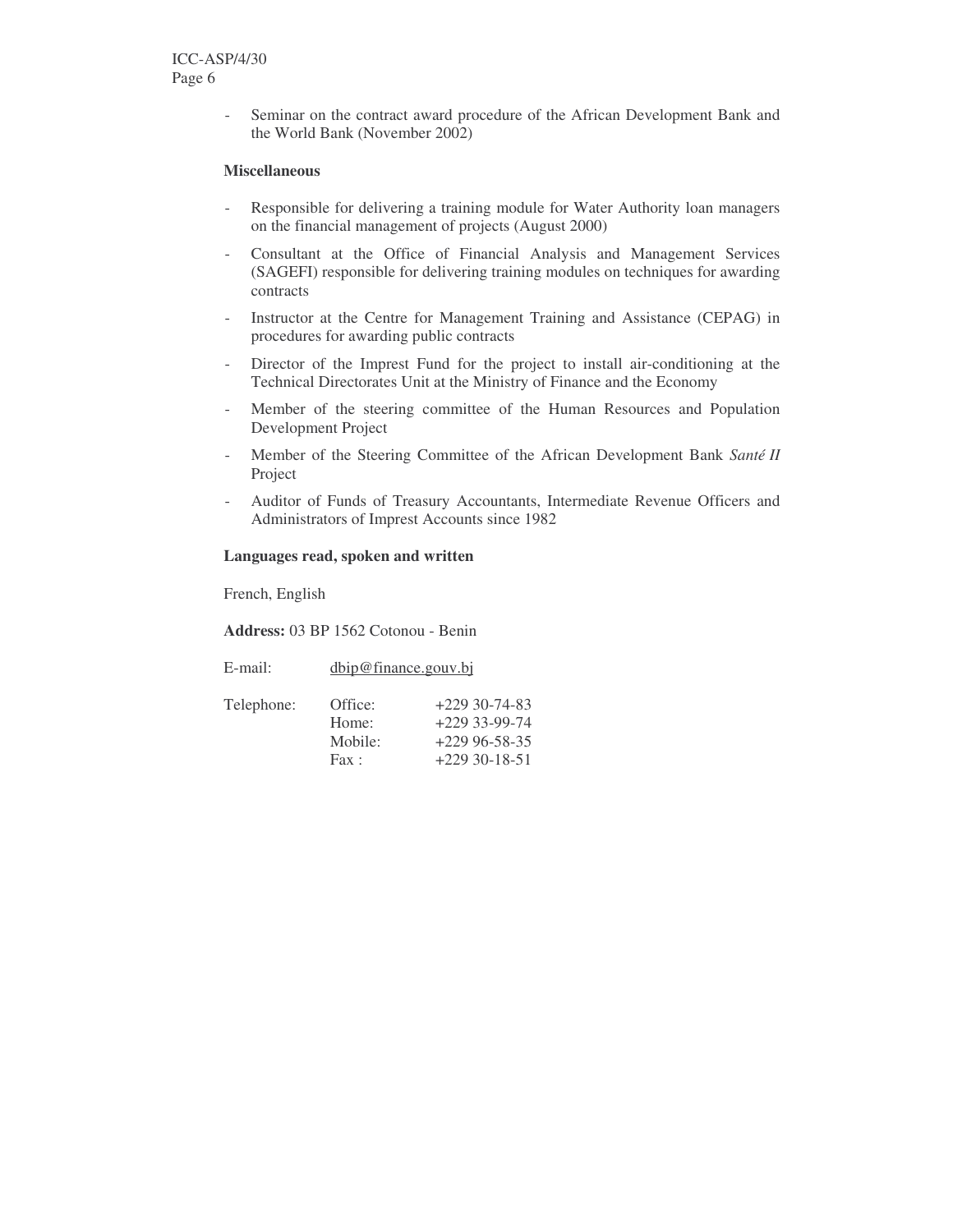ICC-ASP/4/30 Page 7

# **2. Dutton, David (Australia)**

[Original: English]

#### **Note verbale**

…

…

The Embassy of Australia has the further honour to advise that Australia has decided to present the candidature of Dr. David Dutton for re-election to the Committee on Budget and Finance.

Pursuant to paragraph 2 of the annex to the resolution establishing the Committee on Budget and Finance (ICC-ASP/1/Res.4), the Embassy of Australia is pleased to advise that Dr. Dutton is an expert of recognised standing and experience in financial matters at the international level.

Dr. Dutton has served as a member of the Committee on Budget and Finance since his election at the First Session (Resumed) of the Assembly of States Parties on 21 April 2003 and has demonstrated expertise in the financial affairs of the International Criminal Court. In this capacity, Dr. Dutton has regularly served as Rapporteur of the Committee on Budget and Finance and has been closely involved in the Committee's work in providing management oversight to the Presidency, the Prosecutor and the Registrar regarding the administration of the Court and considering and deciding the budget for the Court. As a member of the Committee on Budget and Finance, Dr. Dutton has reviewed and made recommendations to the Assembly of States Parties in respect of proposed programme budgets for the Court and on a range of other administrative issues.

Dr. Dutton has recently served as Australia's delegate to the Fifth (Administrative and Budgetary) Committee of the General Assembly of the United Nations and has demonstrated expertise in the financial affairs of the United Nations, including the International Criminal Tribunals for Rwanda and the Former Yugoslavia. In that role, Dr. Dutton reviewed and made recommendations concerning proposed programme budgets for the United Nations and reviewed reports concerning its financial operations.

A curriculum vitae presenting Dr. Dutton's qualifications for re-election as a member of the Committee on Budget and Finance is attached to this note.

Australia remains a strong supporter of the International Criminal Court and is therefore pleased to present in Dr. Dutton a particularly strong and well qualified candidate for the Committee on Budget and Finance. Australia is confident that the re-election of Dr. Dutton would facilitate the work of the Committee on Budget and Finance in providing independent and expert advice in budgetary and finance matters to the Assembly of States Parties and the organs of the International Criminal Court.

\* \* \*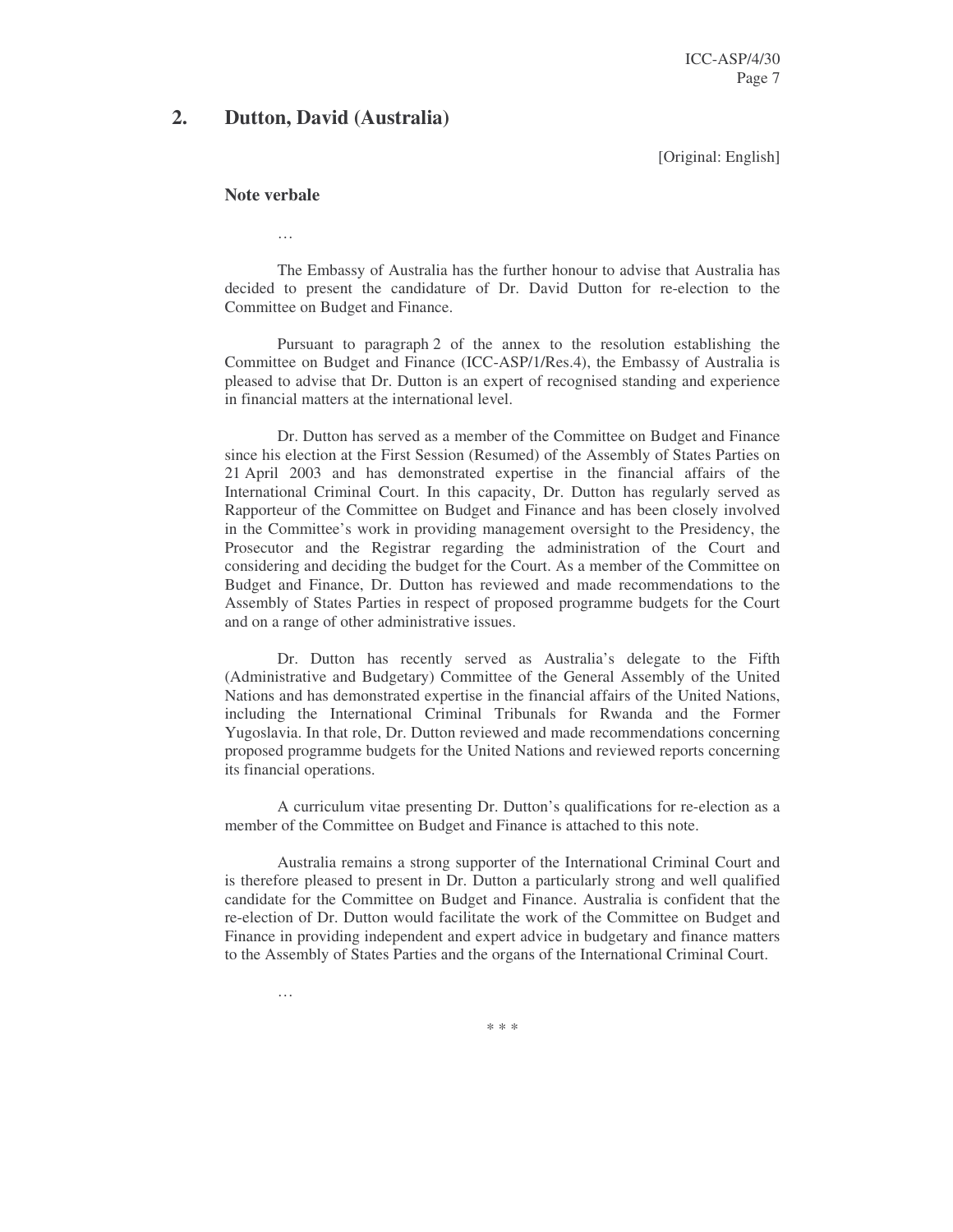# **Statement of qualifications**

## **Personal details**

| Family name:             | Dutton                         |
|--------------------------|--------------------------------|
| Given name:              | David                          |
| Date and place of birth: | 9 June 1972, Sydney, Australia |

#### **Education**

Ph.D., University of Melbourne, 1998 B.A. Honours, First Class, Macquarie University, Sydney, 1994

## **Background and experience**

- Member and Rapporteur, Committee on Budget and Finance of the Assembly of States Parties of the International Criminal Court, 21 April 2003–present.
- Committee on Contributions of the United Nations General Assembly, 2004– present.
- Executive Officer, South & South-East Asia Division, Department of Foreign Affairs and Trade, Canberra, August 2005–present.
- First Secretary, Permanent Mission of Australia to the United Nations, New York, 2002-August 2005 and Australia's representative to the Fifth (Administrative and Budgetary) Committee of the United Nations General Assembly at the fifty-seventh, fifty-eighth and fifty-ninth sessions of the General Assembly of the United Nations.
- Executive Officer, International Security Division, Department of Foreign Affairs and Trade, Canberra, 1998-2002.
- Assistant Lecturer, Departments of Political Science and History, University of Melbourne, 1995-1998.
- Member, Finance Committee, Faculty of Arts Board, Faculty of Arts Budget Committee, University of Melbourne, 1997-1998.
- General Secretary, University of Melbourne Postgraduate Association, 1997.

# **Multilateral delegations**

- First session of the Assembly of States Parties to the Rome Statute of the International Criminal Court.
- Fifth Review Conference of the States Parties to the Biological Weapons Convention.
- Board of Governors, International Atomic Energy Agency, 2001.

# **Publications**

Dr. Dutton has published a monograph, numerous book chapters and scholarly articles, and several book reviews on the subjects of citizenship, human rights, migration and Australia's foreign relations.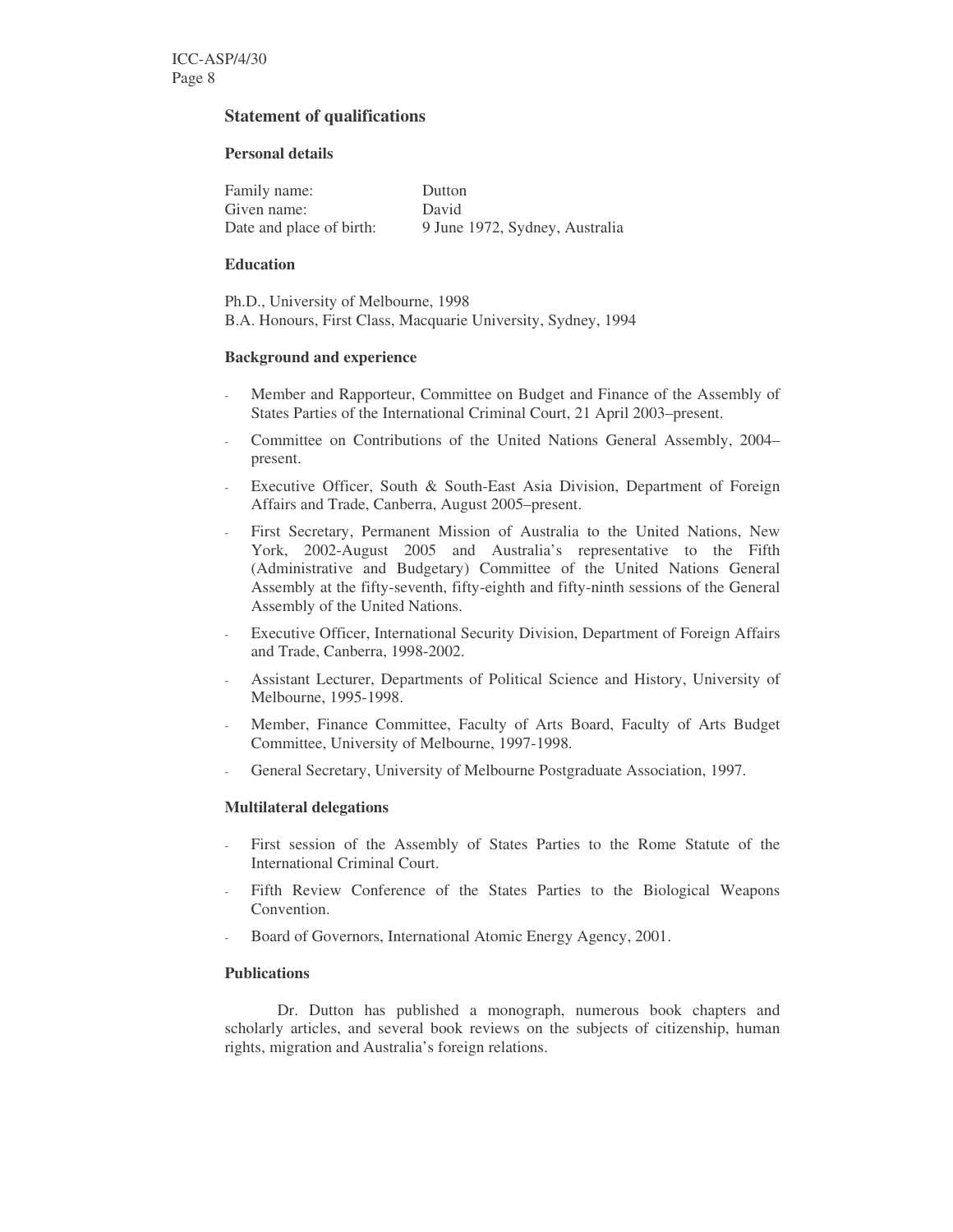# **3. Gharaibeh, Fawzi (Jordan)**

[Original: English]

#### **Note verbale**

…

In accordance with the Assembly's resolution ICC-ASP/1/Res.4 and ICC-ASP/1/Res.5, the Hashemite Kingdom of Jordan hereby nominates Dr. Fawzi Gharaibeh for re-election to the Committee on Budget and Finance (CBF) during the elections which will take place in New York at the resumed fourth session of the Assembly of States Parties, on 26 and 27 January 2006. Dr. Gharaibeh is being nominated for one of the two seats allocated to the Asian States for the term starting on 21 April 2006.

Dr. Gharaibeh has extensive expertise and recognized standing in financial matters at the international level. During his current term as a CBF member, he has contributed significantly to the work of the Committee, including the reviews of the proposed budgets and the related recommendations of the Committee.

Dr. Gharaibeh is specialized in accounting, finance and economics. He has a long career in the academic field as well as the public and private sectors both nationally and internationally. Among the positions he has held in Jordan is Minister of Education, President of the University of Jordan and Dean of the Faculty of Economics and Administrative Sciences. He has also been a member of the Executive Board of UNESCO. Dr. Gharaibeh has numerous publications in economics, finance and accounting.

A copy of Dr. Gharaibeh's curriculum vitae is attached.

The Permanent Mission of the Hashemite Kingdom of Jordan to the United Nations kindly requests the Secretariat of the Assembly of States Parties to note Dr. Gharaibeh's candidature on the list of nominations and to circulate the candidature and the accompanying documents to the States Parties of the Rome Statute in accordance with the appropriate procedure.

…

**\* \* \***

# **Statement of qualifications**

#### **Personal data**

Place of birth: Jordan Citizenship: Jordanian

Date of birth: November 1943 Marital status: Married with three children Languages: Arabic (mother tongue) English French (conversational)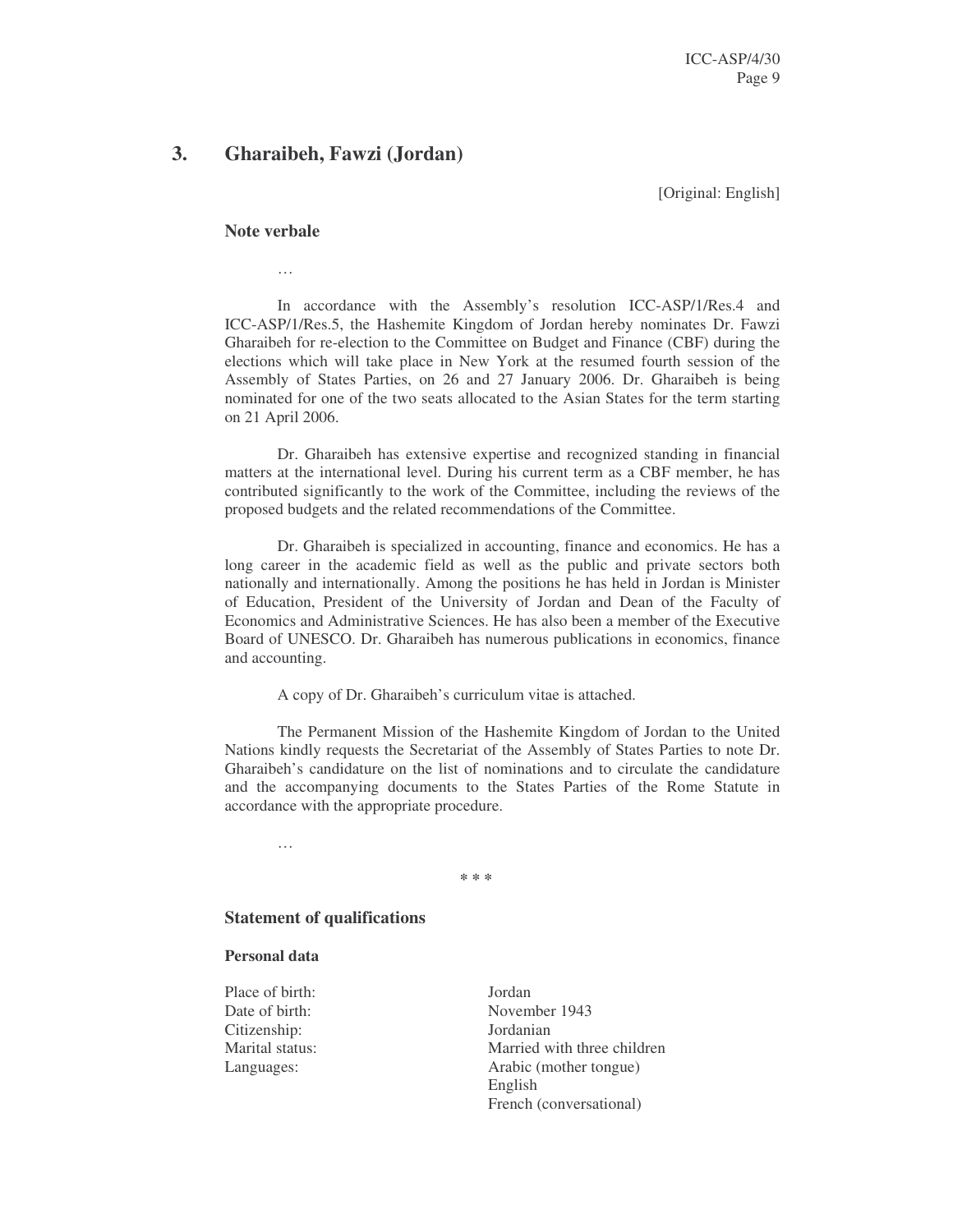Permanent address: P.O. Box 375

Al-Jubeiha 11941 Amman – Jordan

Tel.: +962-6-5932214 Fax: +962-6-5923455 E-mail: lana123@go.com.jo

# **Education**

| 1972 | Ph.D.<br>University of Wisconsin (USA)      |
|------|---------------------------------------------|
| 1968 | MBA.<br>Texas Tech University (USA)         |
| 1965 | B. Com. (Honours), Cairo University (Egypt) |

# **Areas of specialization**

Accounting, finance and economics

# **Positions held**

| $2003 -$  | Member of the Committee on Budget and Finance established by the<br>Assembly of States Parties of the International Criminal Court                                                   |  |
|-----------|--------------------------------------------------------------------------------------------------------------------------------------------------------------------------------------|--|
| 2002 -    | <b>Professor Emeritus</b>                                                                                                                                                            |  |
| 2001-2005 | Member of the Executive Board of the United Nations Educational,<br>Scientific and Cultural Organization (UNESCO), Paris, and member<br>of its finance and administration commission |  |
| 1999-2000 | Chairman of the Board, Jordan Phosphate Mines Co. Ltd.                                                                                                                               |  |
| 1998-1999 | Minister of Education, Government of Jordan                                                                                                                                          |  |
| 1991-1998 | President, University of Jordan                                                                                                                                                      |  |
| 1986-1990 | Vice-President for Administrative Affairs, University of Jordan                                                                                                                      |  |
| 1983-1986 | Dean, Faculty of Economics and Administrative Sciences, University<br>of Jordan                                                                                                      |  |
| 1981-1998 | Professor, Faculty of Economics and Administrative Sciences,<br>University of Jordan                                                                                                 |  |
| 1976-1981 | Associate Professor, Faculty of Economics and Administrative<br>Sciences, University of Jordan                                                                                       |  |
| 1972-1976 | Assistant Professor, Faculty of Economics and Administrative<br>Sciences, University of Jordan                                                                                       |  |
| 1980-1981 | Chairman, Accounting Department, Faculty of Economics and<br>Administrative Sciences, University of Jordan                                                                           |  |
| 1978-1979 | Visiting Scholar, LBJ School of Public Affairs, University of Texas<br>at Austin                                                                                                     |  |
|           | Summer, 1978 Visiting Professor, Portland State University (USA)                                                                                                                     |  |
| 1975-1978 | Assistant Dean, Faculty of Economics and Administrative Sciences,<br>University of Jordan                                                                                            |  |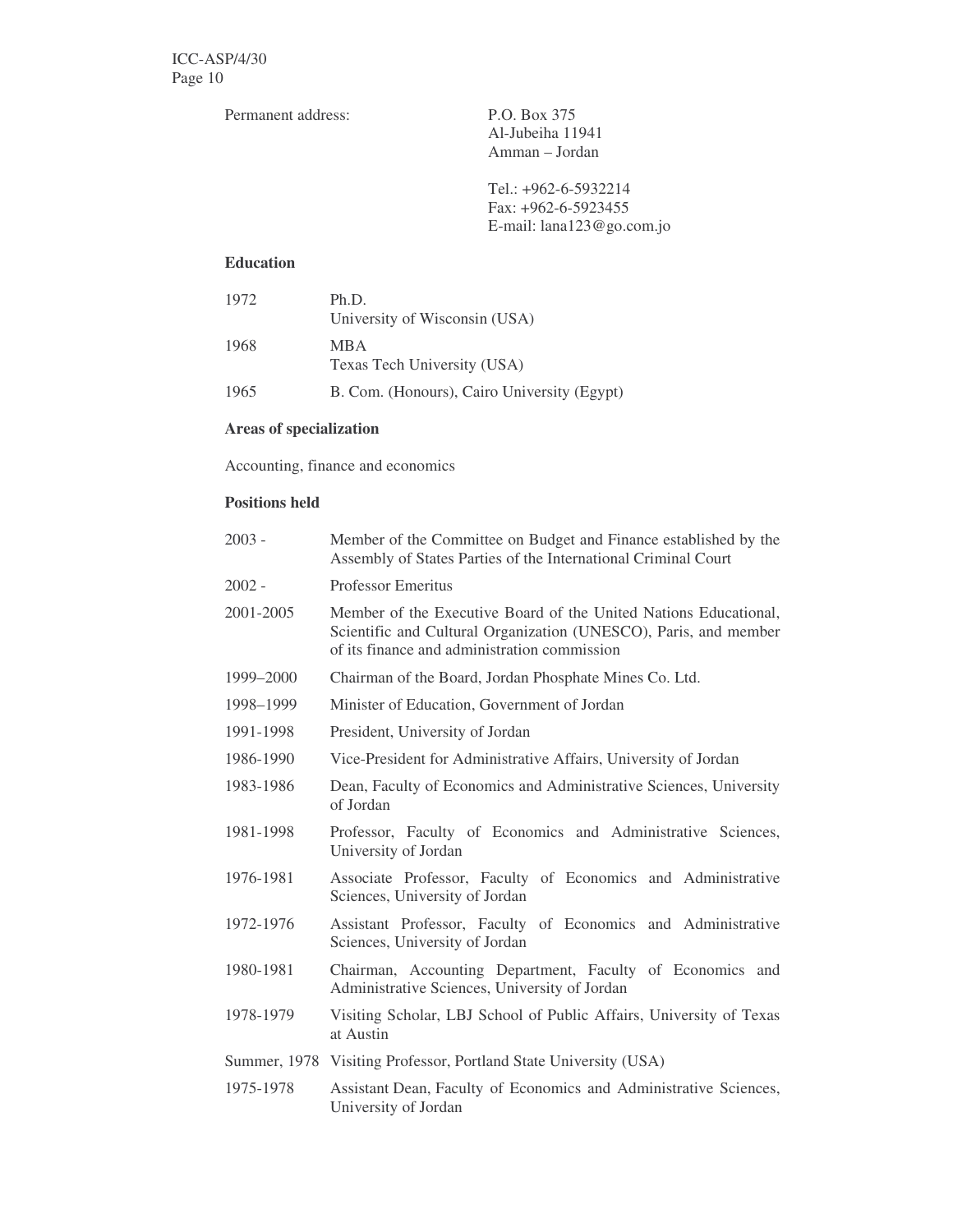1974-1975 Chairman, Faculty of Economics and Administrative Sciences, University of Jordan

# **Publications**

#### *Books (English)*

- *The Badia of Jordan: A Process of Change*. Amman: University of Jordan Press, 1987 (with others).
- *The Economics of the West Bank and Gaza Strip*. Boulder, CO: Westview Press, 1987.
- *The Bedouin of Jordan: A People in Transition*. Amman: Royal Scientific Society Press, 1987 (with others).
- *The Small and Handicraft Industries in Jordan*: 1976. Amman: Industrial Development Bank, n.d. (with others).

#### *Books (Arabic)*

- *Contemporary Issues in Jordan. Editing and Introduction.* Amman and Beirut: Abdel Hamid Shoman Foundation and Arab Institute for Studies and Publications, 2001.
- *Accounting Principles. New York*: John Wiley and Sons, 1983 (with others).
- *Accounting for Executives*. Amman: El-Dustour Press, 1982 (with others).
- *Research Methodology in Social Sciences and Humanities*. Amman: Royal Scientific Society Press, 1977 (with others), second edition, 2002.
- *Cost Accounting: Principles, Procedures and Control*. Amman: Philadelphia Publishing House, 1975.

#### *Articles (English)*

- "Bedouin Settlement: Organizational, Legal and Administrative Structure: The Experience of Jordan", in Galaty, John G., Aronson, Dan and Salzman, Philip Carl, eds. *The Future of Pastoral Peoples,* Ottawa: International Development Research Center, 1981 (with another).
- "West Asia and Southeast Asia: A Commentary", *Economic Relations Between West Asia and Southeast Asia*. Singapore: Institute of Southeast Asian Studies, 1978.
- Foreign Companies in Jordan: Problems and Prospects", *Arab Journal of Administration* (October 1979) (with another).
- Doing Business in the Arab World: Problems and Prospects", *The Arab World Business Opportunities*. Singapore: Compa Publications, 1977 (with another).
- "Amman Region and its Weight in Jordan's Economy", Orient, 1976 (with others).

# *Articles (Arabic)*

"Education in Jordan and the Requirements of the Twenty First Century", *Contemporary Issues in Jordan*, 2001.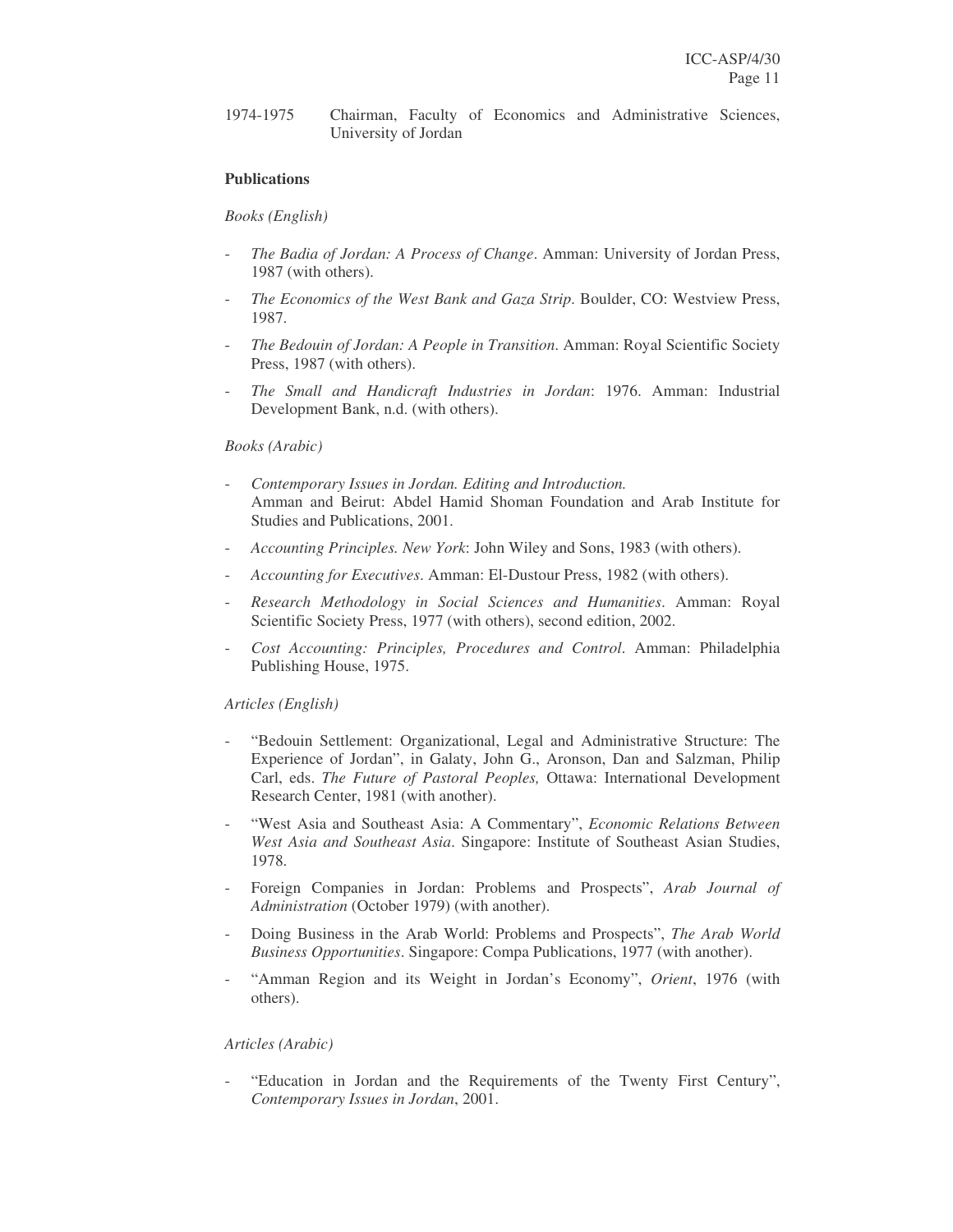- "The Relationship between Accounting Variables Beta and Market Beta as a Measure of Systematic Risk in Public Shareholding Companies in Jordan", *Dirasat*, 1996 (with another).
- "The Use of Financial Ratios to Predict Highly Successful Industrial Corporations in Jordan", *Dirasat*, 1990 (with another).
- "Annual Financial Reports of Jordanian Industrial Corporations and their Relevance for Investment Decisions", *Dirasat*, 1990 (with another).
- "Information Content of Annual Financial Reports in Jordanian Corporations -Trading Volume", *Dirasat*, 1989 (with another).
- "Timeliness of Financial Reports in Jordanian Industrial Corporations", *Dirasat*, 1988 (with another).
- "Information Content of Accounting Income Numbers in Jordanian Industrial Corporations", *Abhath Al Yarmouk*, 1988 (with another).
- Financial Ratios as Predictors of Failure in Jordanian Industrial Corporations", *Dirasat*, 1987 (with another).
- "Disclosures in Financial Annual Reports in Jordanian Industrial Corporations", *Dirasat*, 1986 (with another).
- "The Extent of Utilization of Cost Accounting Systems in Jordanian Industrial Corporations", *Dirasat*, 1986 (with another).
- "Inflation Accounting in Jordanian Corporations: A Case Study", *Economics and Administrative Research*, 1981.
- "The Accounting Function and the Chief Accountant in Jordanian Corporations", *Dirasat*, 1981.
- "The Use of Simultaneous Equations in Service Department's Cost Allocation: A Study", *Journal of Business Research*, 1980.
- "The Investment Climate in Jordan", *Businessmen*, 1978.
- "Internal Control in Corporations: A Quantitative Evaluation", *Dirasat*, 1976 (with another).
- "Modern Construction Industries: A Case Study", *Dirasat*, 1975 (with another).
- "The Use of Linear Programming in Fixed Cost Allocation: The Case of Paper and Cardboard Manufacturing Company", *Proceedings of the Second Annual Conference of Operations Research*. Cairo: Egyptian Society of Operations Research, 1975.

#### **Membership (select)**

*Outside the University of Jordan*

- Deputy Chairman, Higher Education Council, Jordan, 1998-
- Member, Higher Education Council, Jordan, 1991-
- President, Jordan Alumni Society for Graduates of United States Universities and Institutes, Amman, 1991-
- Member, Board of Trustees, King Hussein Foundation, 1999-
- Member, Board of Trustees, Wasfi Tall Annual Prize, International and Islamic Center for Information and Studies, Amman, 1996-2000.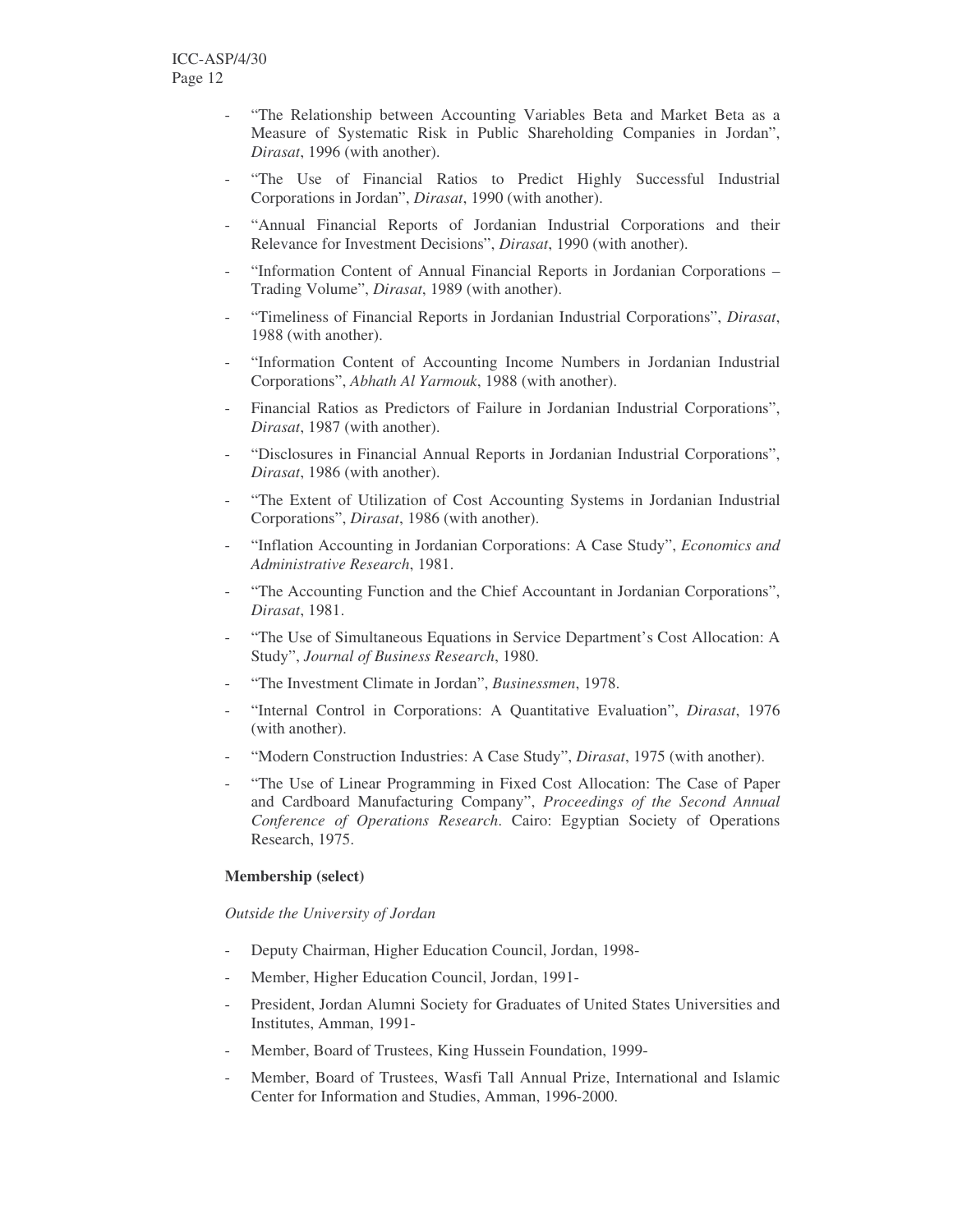- Member of the Direction Commission of the University of Mediterranean (UNIMED), Italy, 1996-1998.
- Member, Board of Directors, Institute of Diplomacy, Amman, 1995-1998.
- Member, World Affairs Council, Amman, 1984-1998.
- Deputy, Board Member, Executive Council, International Association of Universities, Paris, 1995-1998.
- Member and Treasurer, Jordanian-American Commission for Educational Exchange (Fulbright), 1994-1997.
- Member, American Accounting Association, 1991-1996.
- Member, Board of Economic Advisors, Government of Jordan, 1991-1993.
- Member and Chairman, Advisory Committee to Evaluate Higher Education Policies in Jordan, 1988-1991 and 1991-1994.
- Member, Advisory Committee to the Faculty of Administrative Sciences and Economics, Qatar University, 1985-1992.
- Chairman, Committee to Evaluate Degrees Granted by Foreign Universities, 1986-1991.
- Member, Auditing Council, Jordan, 1985-1991.
- Member, Committee to Draw Up the National Charter for Jordan, 1989-1990.
- Member, Board of Directors, Jordan Cigarette and Tobacco Company, 1984- 1990.
- Chairman, Committee to Evaluate Business Programmes in Community Colleges, 1985-1986.
- Member, Committee to Re-evaluate Assets and Liabilities of the United Insurance Company and the Arab-Belgian Insurance Company, 1986.

*Inside the University of Jordan*

- Member of the Board, Centre for Strategic Studies, 2002-
- Chairman, University Council, 1991-1998.
- Chairman, Dean's Council, 1991-1998.
- Chairman, Appointment and Promotion Committee, 1991-1998.
- Chairman, Investment Fund, 1991-1998.
- Chairman, Provident Fund, 1991-1998.
- Chairman, Centre for Strategic Studies, 1991-1998.
- Chairman, Housing Fund, 1986-1990.
- Chairman, Centre for Consultation, Technical Services and Studies, 1984-1990.
- Chairman, Finance Committee, 1986-1990.

#### **Medals**

Independence Medal of the First Order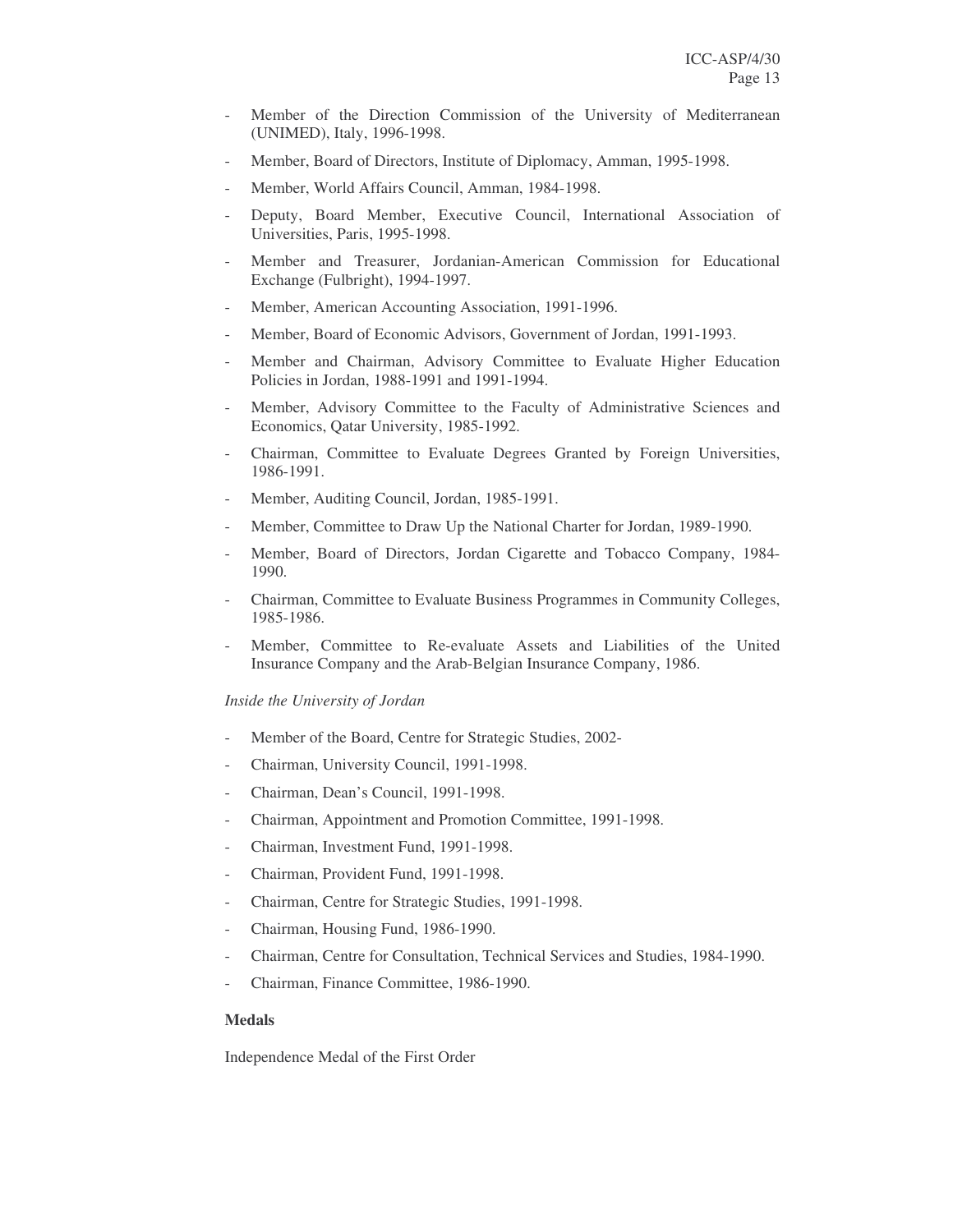# **4. Hahn, Myung-jae (Republic of Korea)**

[Original: English]

#### **Note verbale**

…

The Embassy of the Republic of Korea presents its compliments to the Secretariat of the Assembly of States Parties, and with reference to the latter's Note No. ICC-ASP/4/S/2 of 14 March 2005, has the honour to inform the Secretariat that the Republic of Korea has decided to nominate Mr. Myung-jae Hahn as a candidate for re-election to the Committee on Budget and Finance of the International Criminal Court (ICC), at the elections to be held during the fourth session of the Assembly of States Parties in January 2006.

\* \* \*

## **Statement of qualifications**

Mr. Myung-jae Hahn is an expert in financial matters at the international level. He served as a counsellor at the Mission of the Republic of Korea to the United Nations. He is first Vice-Chairman of the Committee on the Budget and Finance of the International Criminal Court. Mr. Hahn is a national of the Republic of Korea.

\* \* \*

| Name:          | Hahn, Myung-jae                                    |
|----------------|----------------------------------------------------|
| Date of birth: | 16 August 1956                                     |
| Education:     | 1980 Yensei University (B.A. in law)               |
|                | 1982 Graduate School of Mass Media (M.A. in media) |

#### **Career**

- 1982 Entered the Ministry of Foreign Affairs
- 1983 Military service (First Lieutenant of Military Police)
- 1986 Deputy Director, International Legal Affairs Division
- 1988 Second Secretary, Permanent Mission of the Republic of Korea to the European Community
- 1991 First Secretary, Embassy of the Republic of Korea to Brunei Darussalam
- 1993 Deputy Director, North American Division
- 1994 Section Chief of Personnel
- 1995 First Secretary and Consul, Embassy of the Republic of Korea to Canada
- 1998 Director, Consular Division
- 2002 Counsellor, Permanent Mission of the Republic of Korea to the United Nations
- 2005 Minister Counsellor and Consul General, Embassy of the Republic of Korea to Mongolia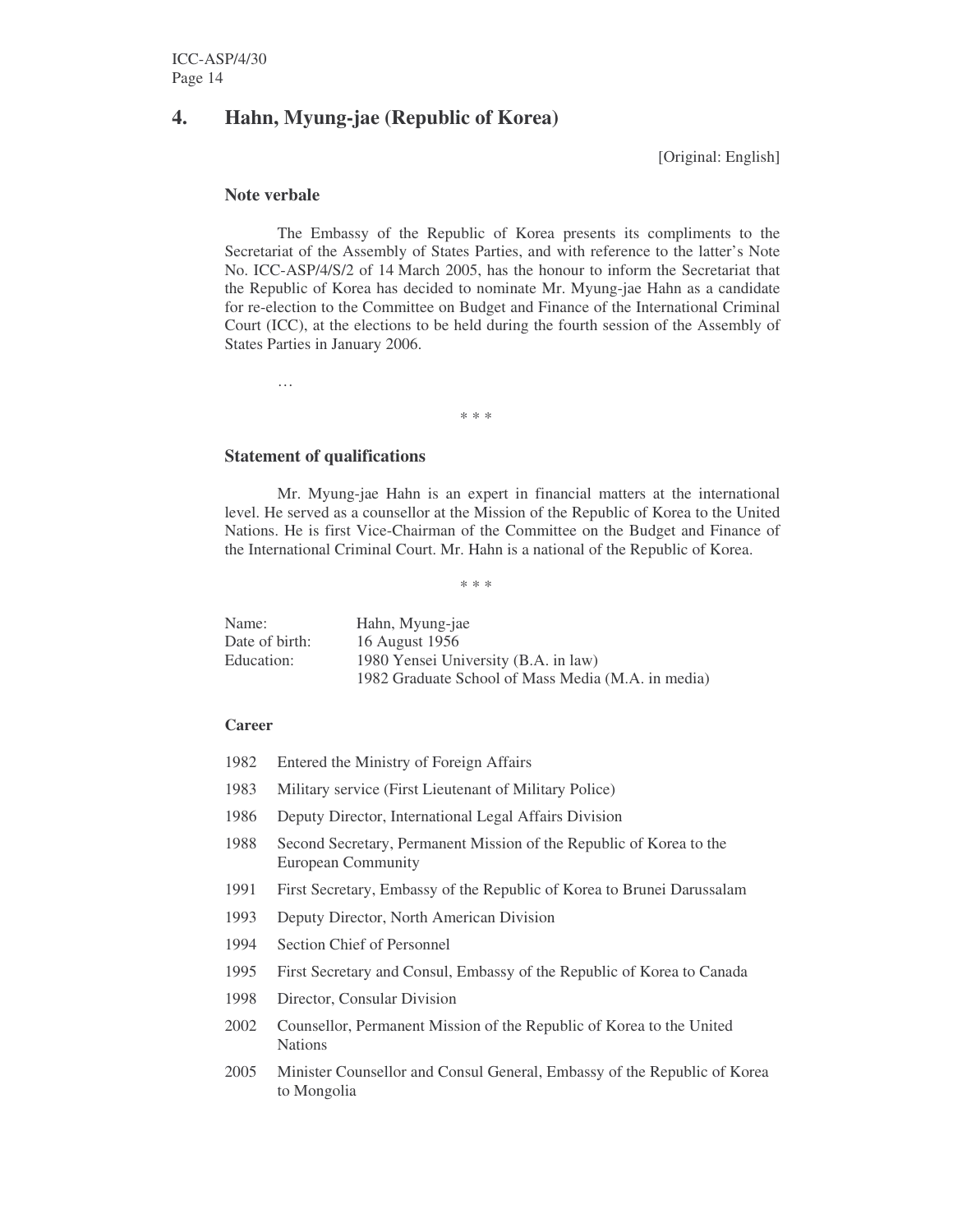# **United Nations career**

- Chairman, Asian Group of the International Seabed Authority
- Coordinator, Asian Group Legal Experts Meeting
- Vice-Chairman, Law of the Sea Conference
- Vice-Chairman, Committee on Budget and Finance

**Marital status**: Married, three children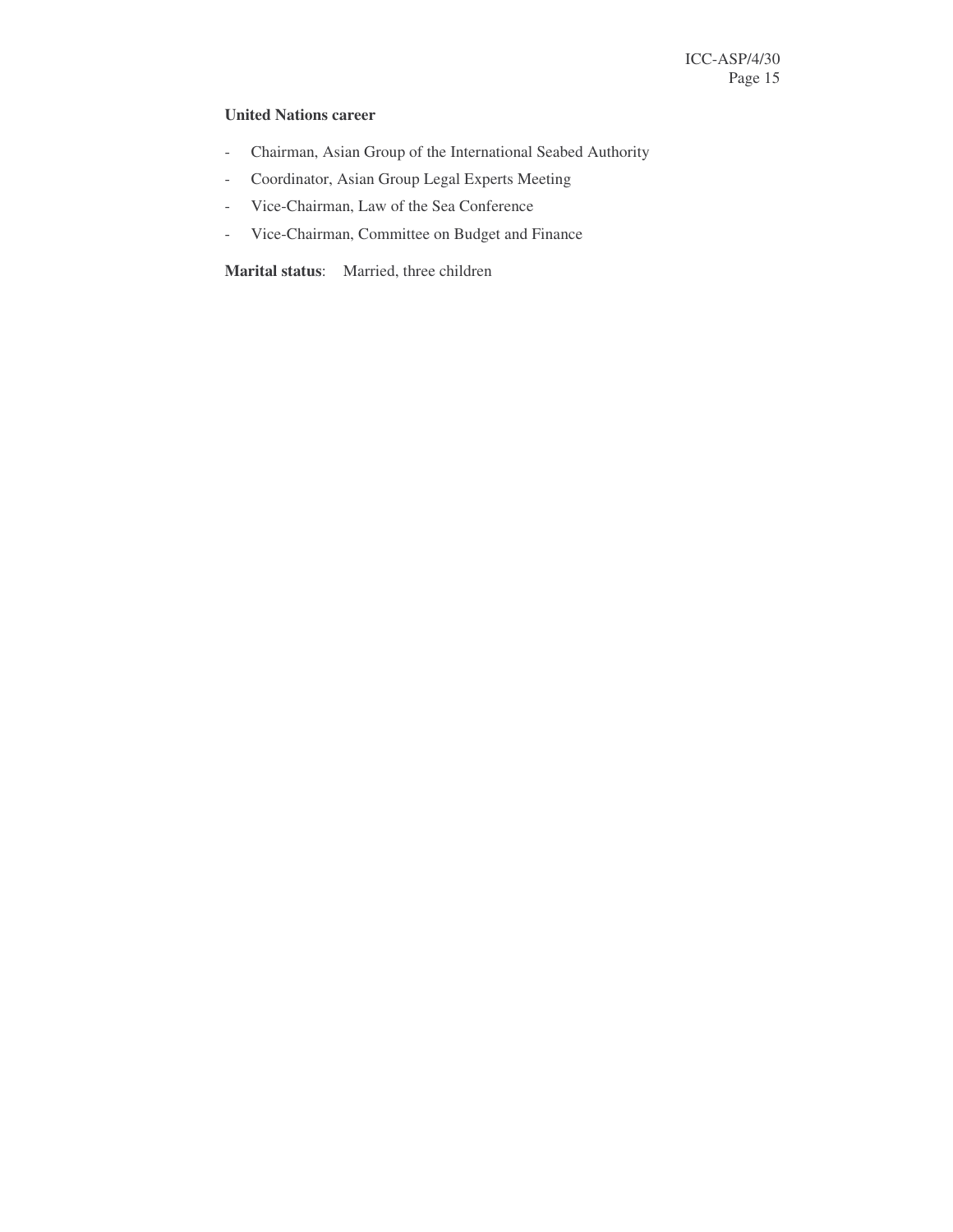# **5. Sopková, Elena (Slovakia)**

[Original: English]

# **Note verbale**

The Embassy of the Slovak Republic presents its compliments to the Secretariat of the Assembly of States Parties of the International Criminal Court and, with reference to the note ICC-ASP/4/S/2 dated 14 March 2005, has the honour to inform that the Government of Slovakia has decided to nominate Ms. Elena Sopková as a candidate for membership of the Committee on Budget and Finance of the International Criminal Court for a seat allocated to Eastern European States, at the election of the six members of the Committee to be held at the resumed fourth session of the Assembly of States Parties on 26 and 27 January 2006 in New York. The statement of qualification and the curriculum vitae of Ms. Elena Sopková are attached.

\* \* \*

#### **Statement of qualifications**

…

Ms. Elena Sopková is an expert of recognized standing and experience in financial matters at the international level. The attached curriculum vitae of Ms. Sopková reflects her experience in financial and economic matters as well as the various governmental and international positions she held. She is currently a member of the Committee on Budget and Finance of the International Criminal Court. Having served for seven years as Director of the International Taxation Department, she has gained broad experience in international financial matters and participated in numerous international negotiations. Ms. Sopková is a Slovak national. She speaks fluent English and French.

\* \* \*

#### **Personal details**

| Surname:        | Sopková                                                |
|-----------------|--------------------------------------------------------|
| Given name:     | Elena                                                  |
| Date of birth:  | 27 July 1954                                           |
| Place of birth: | Trnava, Slovak Republic                                |
| Address:        | Fialkové údolie 34, 811 01 Bratislava, Slovak Republic |
| E-mail:         | elanasopkova@yahoo.com                                 |
| Marital status: | married, two children                                  |
|                 |                                                        |

## **Education**

| 1969-1973 | Secondary School of Economics in Bratislava                      |
|-----------|------------------------------------------------------------------|
| 1973-1978 | University of Economics in Bratislava, Faculty of Commerce       |
| 2000-2002 | Centre for Advanced Studies, University of Economics, Bratislava |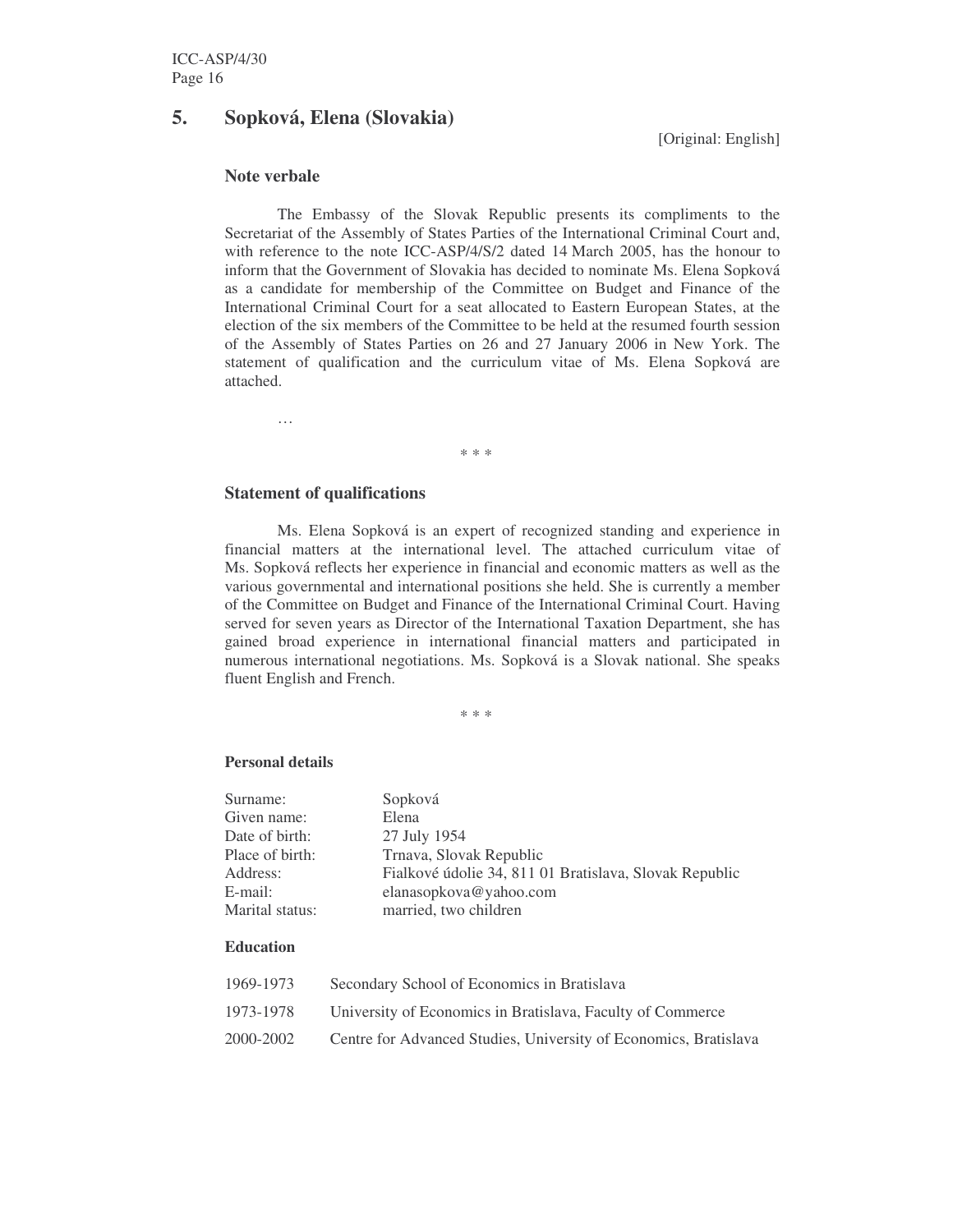# **Special education abroad**

- 1993-1996 Chamber of Commerce and Industry in Brussels French language
- 1997 Organisation for Economic Co-operation and Development (OECD) Education Centre in Vienna – training for negotiators of tax conventions

# **Work experience**

| 2003                                 | Legal economic appraiser registered at the Ministry of Justice of the<br>Slovak Republic                                                                                                             |  |  |  |  |  |  |
|--------------------------------------|------------------------------------------------------------------------------------------------------------------------------------------------------------------------------------------------------|--|--|--|--|--|--|
| 2002-2003                            | KZT, Inc., economic appraiser                                                                                                                                                                        |  |  |  |  |  |  |
| 1996-2002                            | Ministry of Finance, Director of the International Taxation<br>Department                                                                                                                            |  |  |  |  |  |  |
| 1992-1996                            | Ministry of Foreign Affairs, officer – 1992-1993 Embassy of the<br>Czech and Slovak Republic in Kinshasa, 1993-1996 Embassy of the<br>Slovak Republic in Belgium, Economic and Commercial Department |  |  |  |  |  |  |
| 1991-1992                            | Audit Company, Ltd., auditor                                                                                                                                                                         |  |  |  |  |  |  |
| 1985-1991                            | Central Finance Office of the City of Bratislava – head of the<br><b>Financing Control Department</b>                                                                                                |  |  |  |  |  |  |
| 1978-1985                            | Interhotels Bratislava and Hotel Bôrik, economist                                                                                                                                                    |  |  |  |  |  |  |
| <b>Other professional activities</b> |                                                                                                                                                                                                      |  |  |  |  |  |  |

| 2003 |                                           |  |  | Member of the Committee on Budget and Finance of the |  |  |  |  |
|------|-------------------------------------------|--|--|------------------------------------------------------|--|--|--|--|
|      | International Criminal Court in The Hague |  |  |                                                      |  |  |  |  |

2002 Slovak Association of Economic Appraisers, Member of the Board

# **Languages**

| French, English: | fluent  |
|------------------|---------|
| German, Russian: | passive |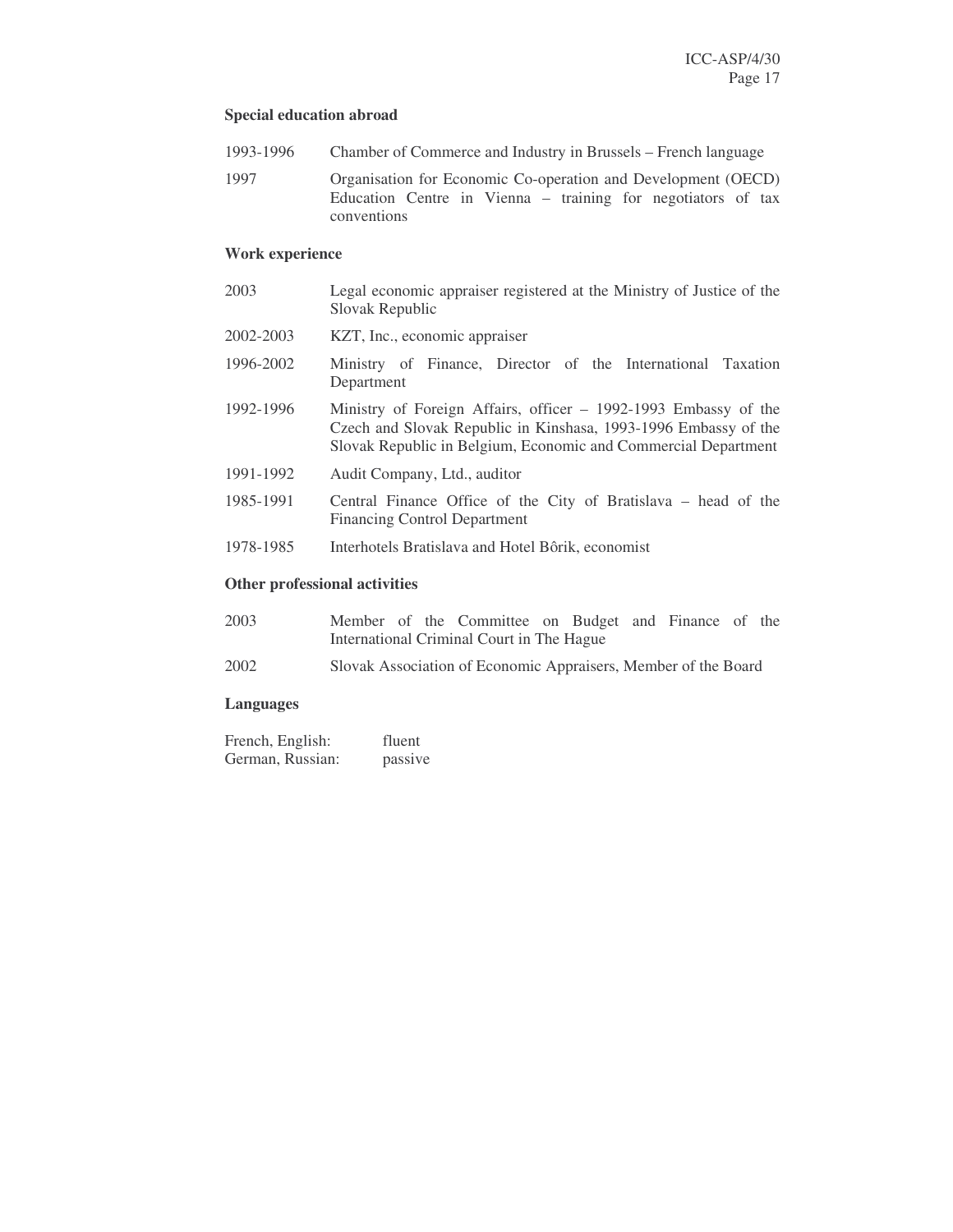# **6. Wins Arnábal, Santiago (Uruguay)**

[Original: English/Spanish]

## **Note verbale**

The Permanent Mission of Uruguay to the United Nations presents its compliments to the Secretariat of the International Criminal Court and has the honour to inform that the Government of Uruguay has decided to present the candidature of Mr. Santiago Wins for re-election to the Committee on Budget and Finance of the International Criminal Court at the upcoming elections. This candidature has already been presented to the States Parties to the Rome Statute.

…

\* \* \*

# **Statement of qualifications**

## **Professional experience**

- 2005 **-** Officer, Special Affairs Section, Department of Multilateral Affairs, Ministry of Foreign Affairs
	- Representative of the Ministry of Foreign Affairs at the Organization for the Prohibition of Chemical Weapons (OPCW)
	- Alternate delegate, National System to Support Peace-Keeping Operations (SINOMAPA)
	- Officer, United Nations Section, Department of Multilateral Affairs, Ministry of Foreign Affairs
	- Seminar on national legislation related to illicit traffic in small arms and light weapons - UNDP
	- Workshop on arms trafficking in MERCOSUR UNLiREC Porto Alegre, Brazil
- 2003 Member, Committee on Budget and Finance, Assembly of States Parties to the Rome Statute of the International Criminal Court
	- Second Secretary, Foreign Service, promoted by internal competition (December 2002)
- 2002 Delegate to the four preparatory committees for the World Summit on Sustainable Development (New York/Bali, 2001-2002)
	- Seminar on models of sustainable consumption organized by the United Nations Educational, Scientific and Cultural Organization (UNESCO), Paris
	- Environmental affairs officer, Permanent Mission of Uruguay to the United Nations
- 2001 Bureau member and rapporteur, Fifth Committee
- 2000 Delegate to the Fifth Committee of the United Nations General Assembly (2000-2004)